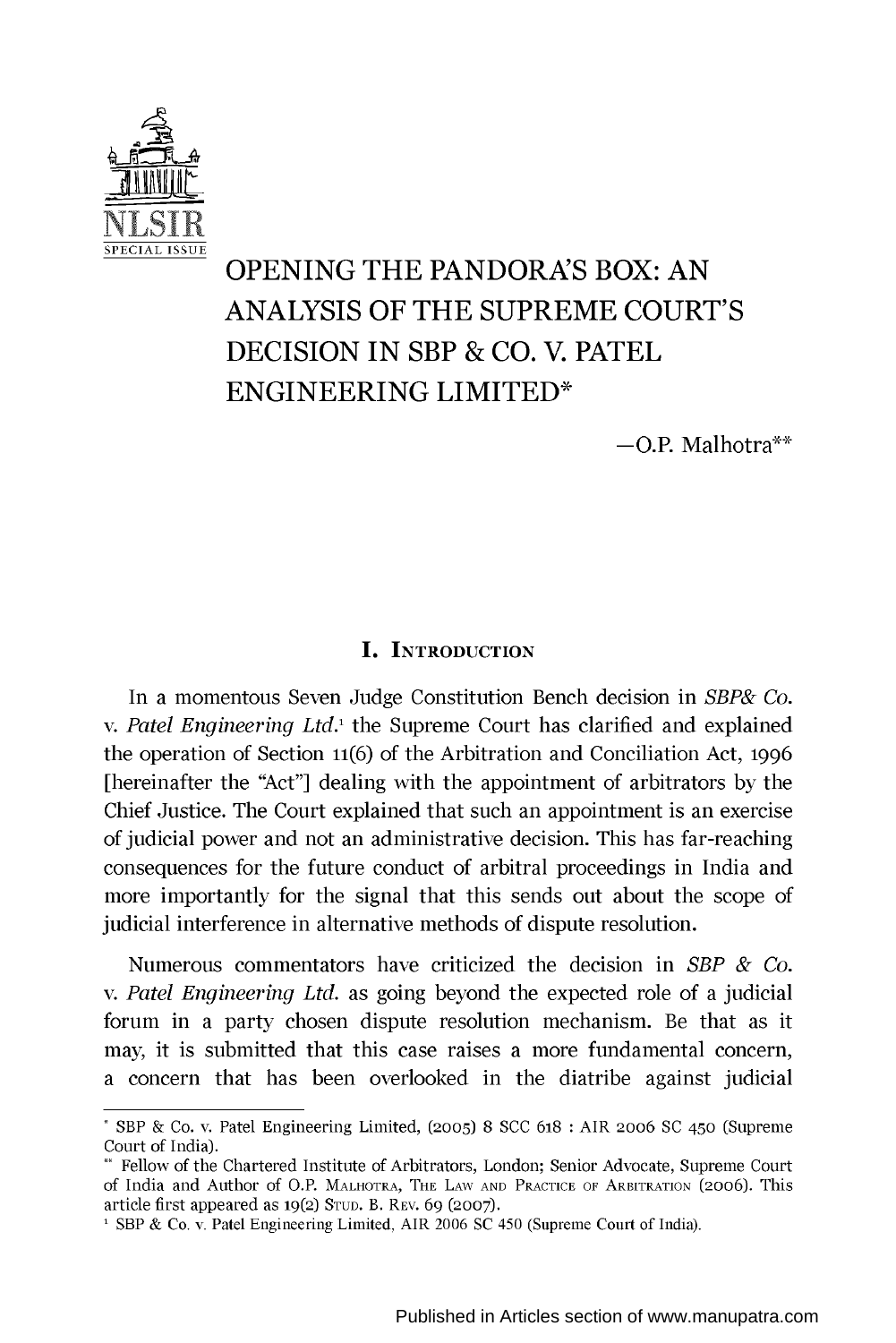interference in arbitration. More significantly, it is to be rued that the decision has virtually re-written the statutory language in Section **11(6).** In a legal system that prides itself on a rule of law premised upon a tripartite system of governance, this decision goes way beyond the intention of the legislature that was clearly discernible in the express words of the statute. This has opened a Pandora's box. It is in this context that the article analyses the far-reaching implications of this decision.

Part II of this article discusses the relevant legal provisions and the earlier case law relating to the default powers of the Chief Justice, thus setting the stage for understanding the decision of the Supreme Court. Part **III** examines this decision of the Supreme Court in detail and discusses both the majority opinion as well as the dissent. Part IV advances arguments disagreeing with the decision. It lays down the proper role of the Court keeping in view the true spirit of the **UNCITRAL** Model Law [hereinafter the 'Model Law'] and the underlying grundnorm of legislative supremacy.

### **II. SETTING THE STAGE - BACKGROUND**

The Act, under Section **12(2),** provides full freedom to the parties to agree upon a procedure for the appointment of the arbitrator(s). Usually, the parties provide for the appointment of a named arbitrator, or in the case of an institutional arbitration, a designee institution. **If** such procedure for appointment of the arbitrators is left for future agreement between the parties, it is not uncommon that for frustrating the arbitration, one of the parties refuses to appoint an arbitrator. Similarly, it is not hard to imagine situations where both the party-appointed arbitrators are unable to reach any agreement as to their choice of a common third arbitrator. In such situations, where the parties are not able to agree on the procedure, or the arbitrators are unable to agree upon the third arbitrator, or the designee institution is unable to perform its functions related to the procedure of appointment of the arbitral tribunal, Section **11(6)** of the Act provides,

> **...** in the absence of any other means for securing the appointment provided in the agreement on the appointment procedure, [such] appointment shall be made,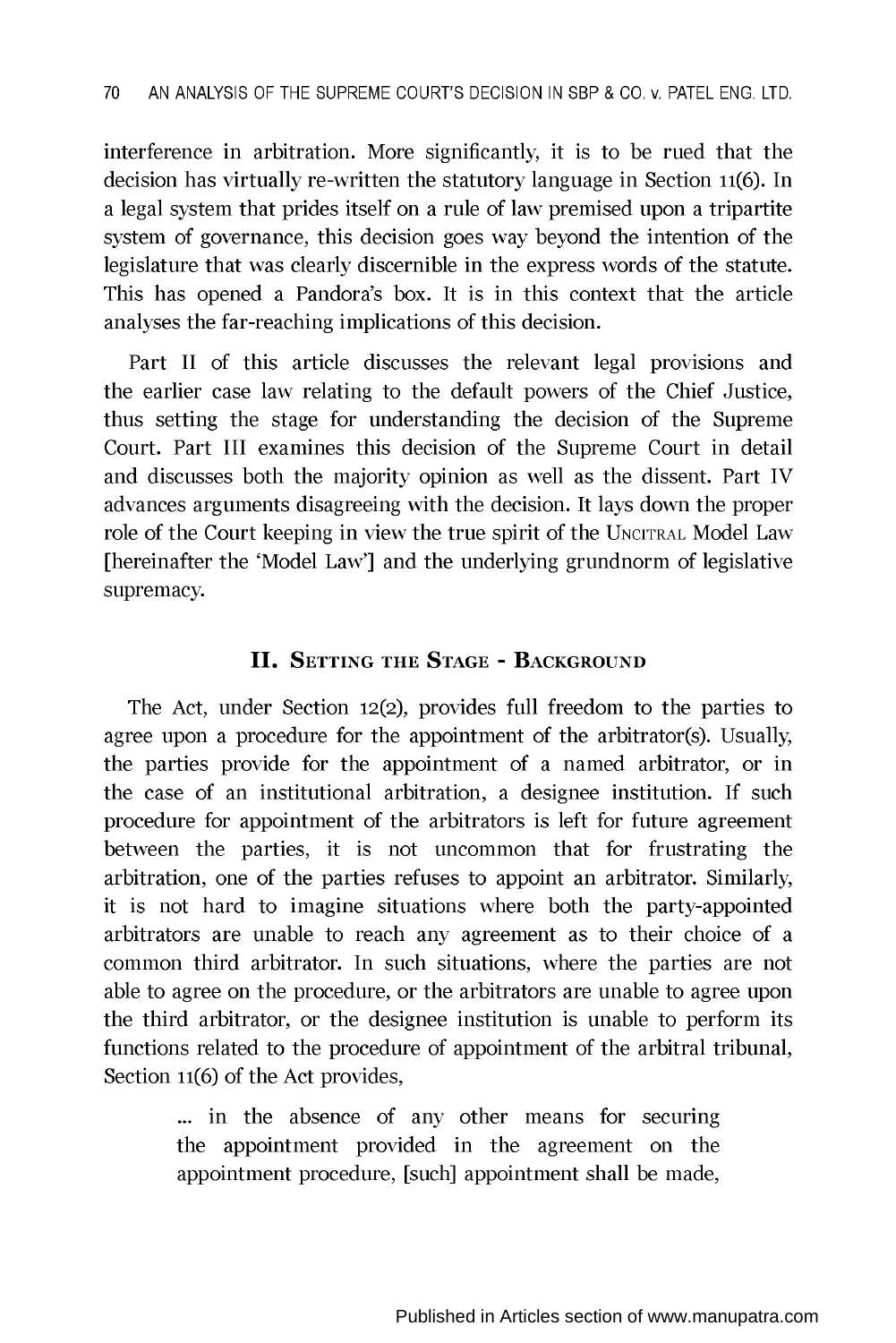upon request of a party, **by** the Chief Justice or any person or institution designated **by** him.

The next sub-section further provides

[this] decision of the Chief Justice or any person or institution designated **by** him shall be final.

Thus to appoint or secure appointment of the sole arbitrator or the third arbitrator, the default power under all these provisions vests in the Chief Justice or any person or institution designated **by** him. The pertinent questions therefore are: What is the nature of this function? Is it judicial? Is it administrative or neither? Or is it a statutory power? The Supreme Court has been vexed with these questions since the enactment of the Act.

The decision of the Supreme Court in *K.R. Raveendranathan v. State of Kerala2* may be taken as a convenient starting point. **A** two Judge Bench of the Court referred to a larger Bench the question "whether the function of the Chief Justice or his designate, under sub-sections (4), **(5)** and **(6),** of Section **11** to appoint an arbitrator or to secure the appointment of an arbitrator is of a judicial nature." Subsequently another two Judge Bench of the Court referred the same question to a larger Bench.3 Later in *Sundaram Finance Ltd. v. NEPC India Ltd.,* another two Judge Bench of the court, as *obiter,* stated that "under the **1996** Act, appointment of arbitrator(s) is made as per the provisions of Section **11,** which does not require the Court (sic, actually Chief Justice) to pass a judicial order appointing [the] arbitrator(s)." This *obiter* was affirmed **by** another two Judge Bench in *Ador Samia (P) Ltd. v. Peekay Holdings Ltd.4* which was affirmed **by** a three Judge Bench in *Konkan Railway Corpn. Ltd. v. Mehul Construction Co. <sup>5</sup>*The latter decision too was referred to a larger Bench **by** another two Judge Bench in *Konkan Railway Corpn. Ltd. v. Rani Construction (P) Ltd.6*

This is how the matter came up before a Constitution Bench of the Supreme Court. The Court cleared the air with a unanimous decision

<sup>2</sup> K.R. Raveendranathan v. State of Kerala, **(1996) 10 SCC 35** (Supreme Court of India).

**<sup>3</sup> ICICI** Ltd. v. East Coast Boat Builders **&** Engineers Ltd., **(1998) 9 SCC 728** (Supreme Court of India).

<sup>4</sup> Ador Samia (P) Ltd. v. Peekay Holdings Ltd., **(1999) 8 SCC 572** (Supreme Court of India).

**<sup>5</sup>**Konkan Railway Corpn. Ltd. v. Mehul Construction Co., (2000) **7 SCC** 201 (Supreme Court of India).

**<sup>6</sup>**Konkan Railway Corpn. Ltd. v. Rani Construction (P) Ltd. **(2000) 8 SCC 159** (Supreme Court of India).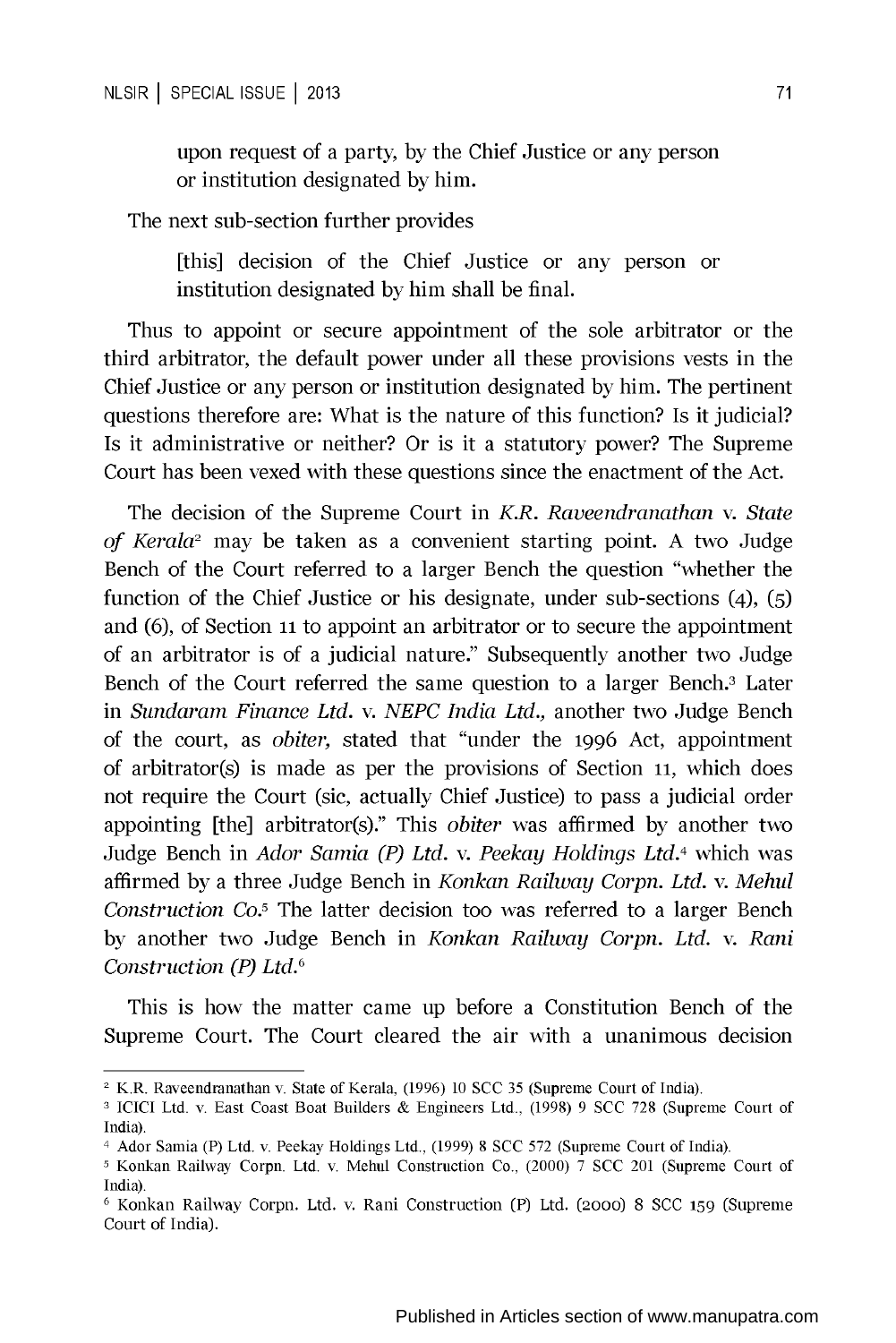reported in *Konkan Railway Corpn. Ltd. v. Rani Construction (P) Ltd.7* where it affirmed the ruling in *Mehul Construction Co.* The Supreme Court ruled that the default power of the Chief Justice or 'any person or institution' designated **by** him under Section **11** is not adjudicatory. On review of its earlier dicta the Court said that the only function of the Chief Justice or his designate under Section **11** is to **"fill** the gap left" and appoint an arbitrator, so that the arbitral tribunal is expeditiously constituted and the arbitration proceedings are commenced. This function, according to the Court, has been advisedly left to the Chief Justice or his designate with a view to ensure that the appointment of the arbitrator is made **by** a person occupying a high judicial office to instill confidence in the appointment process. This would ensure that due care is taken to see that a competent, independent, and impartial arbitrator is appointed. Further, since the Chief Justice or his designate exercising the default power to appoint arbitrators is not a tribunal, therefore, such a decision cannot be made the subject of a petition for special leave to appeal under Article **<sup>136</sup>** of the Constitution.

## **111. CHARTING NEw TERRITORY - SBP & Co. v. PATEL ENGINEERING LIMITED**

**The Supreme Court in** *SBP & Co v. Patel Engineering Ltd."* through **a** six-to-one majority has overturned the decision of the Constitution Bench in *Rani Construction.*

Speaking through Balasubramanyan, **J,** the Supreme Court held in no uncertain terms that the "the power exercised **by** the Chief Justice of the High Court or the Chief Justice of India under Section **11(6)** of the Act is not an administrative power. It is a judicial power." The implication of this is that the Court will appoint an arbitrator only if it satisfies itself that all the conditions precedent to the initiation of arbitration proceedings exist. Thus, it must go into the question of the validity of the arbitration agreement, the maintainability and arbitrability of the claim, the qualifications of the arbitrators and other jurisdictional matters. To

**<sup>7</sup>** Per Bharucha, **C.J.** (2002) 2 **SCC 388** 405 (Supreme Court of India), affirming the three Judge Bench decision in Konkan Railway Corpn. Ltd. v. Mehul Construction Co., (2000) **7 SCC** 201 (Supreme Court of India).

**I** Per Bharucha, **C.J.,** SBP **&** Co v. Patel Engineering Ltd., **(2005) 8 SCC 618** (Supreme Court of India).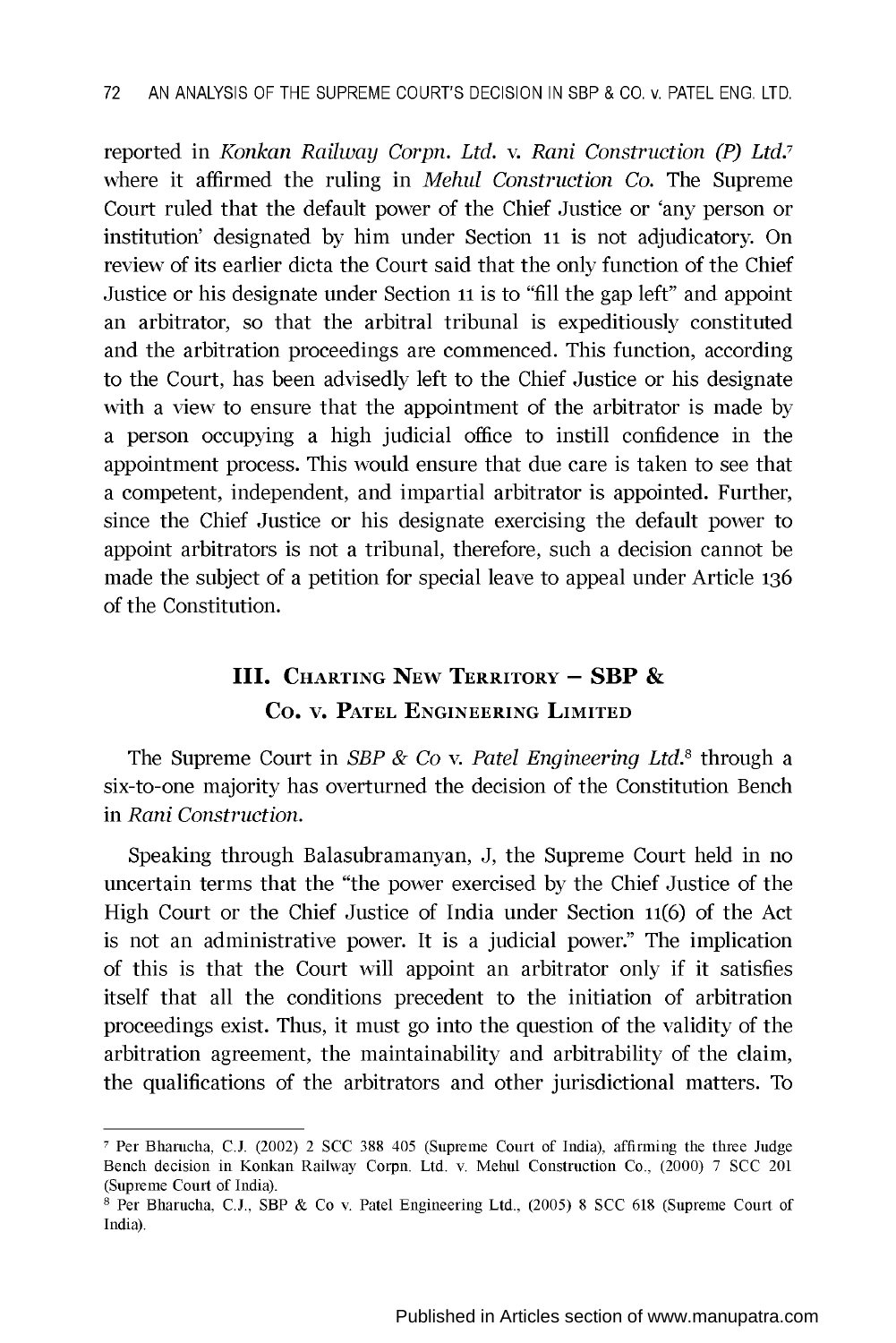rationalize this holding of the Court with the power of the arbitral tribunal to decide on its own jurisdiction in Section **16,** the Court was forced into a situation where it had to concede that the rule of *kompetenz-kompetenz* will operate only in respect of those arbitrations, where an arbitrator has not been appointed **by** the Court.

The other bit of "strained" construction which results from this decision is that the words in Section **11(6)** allowing for the Chief Justice or "any person or institution designated **by** him" to appoint an arbitrator, have been severely mutilated. The words disclose a clear delegation. Surely, the legislature would have been aware that a judicial power cannot be delegated. To overcome this argument, the Supreme Court has held that here an "institution" can only mean a Judge of the Supreme Court or any High Court.

Flowing from this conclusion arrived at **by** the Court are two very serious problems.

#### **A. It Creates an Absurdity in the Law**

The conclusion reached **by** the Court is something not envisaged within the scheme of the Act at all. To illustrate, even under Section 45 of the Act, where the power of review of the arbitration agreement is given to the Court in specific terms,<sup>9</sup> the Court can only conduct a *prima facie* examination of the documents and materials on record.<sup>10</sup> To do otherwise will defeat the power of *kompetenz-kompetenz* under Section **16** of the Act, lead to prolonged proceedings at the initial stage, as well as increase costs and uncertainty for the parties concerned.

Section **11(6) by** using the phrases "Chief Justice" and "appoint" describes this action of the Chief Justice, in terms indicating an even lesser degree of permissible intervention than Section 45. Thus, at the very least, the same logic under Section 45, applies to the case at hand. Section **11** merely provides for the "procedure" for the appointment of the

**<sup>9</sup>** Section 45 deals with the power of judicial authorities to refer the parties to arbitration. It provides "Notwithstanding anything contained in Part **I** or in the Code of Civil Procedure, **1908 (5** of **1908),** a judicial authority, when seized of an action in a matter in respect of which the parties have made an agreement referred to in Section 44, shall, at the request of one of the parties or any person claiming through or under him, refer the parties to arbitration, unless it finds that the said agreement is null and void, inoperative or incapable of being performed."

**<sup>10</sup>** Shin-Etsu Chemical Co. Ltd. v. Aksh Optifibre Ltd., **(2005) 7 SCC** 234 **: 2005 (3)** Arb. LR 1 **(SC)** (Supreme Court of India).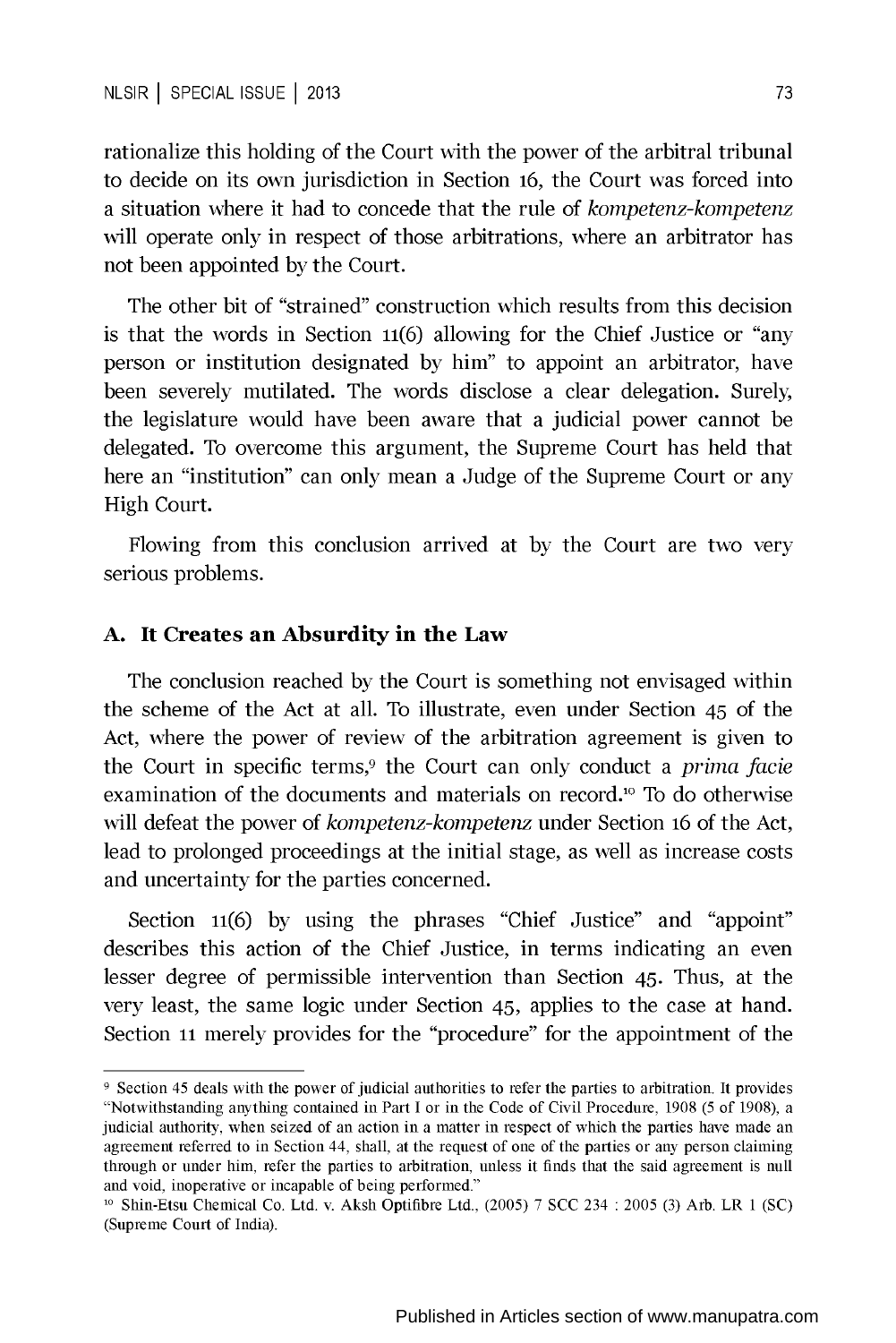arbitrators. Surely, the procedure adopted should not affect the jurisdiction of the arbitral tribunal to determine the validity of the arbitration agreement. This decision creates an absurdity in the law to that extent.

This also has serious consequences for the working of the arbitration system in India. It gives an incentive to the parties to indulge in dilatory tactics since a *prima facie* examination of an arbitration agreement can be done at one hearing, as opposed to a complete judicial adjudication, which may take several months. The jurisprudence of arbitration worldwide<sup>11</sup> is unanimous in rejecting the right of courts to interfere in the working of the arbitral process. 12 It can be put no better than the words of Lord Mustill who mused **-** "How much more reticence may be required when the parties have agreed that their disputes shall be resolved elsewhere?"<sup>13</sup>

### B. It is **an Exercise of "Judicial Legislation"**

Be that as it may, the other regrettable and even more serious consequence of this decision is that in arriving at this conclusion the Court has strained the legislative language beyond permissible limits.

It is relevant to note here that the Parliament has departed from the text of Article **11** of the **UNCITRAL** Model Law, which vests the default power to appoint an arbitrator in the 'court'. The default power has specifically been vested **by** the Parliament in the 'Chief Justice' and to designate 'any person or institution'. This function was deliberately entrusted to the Chief Justice to ensure that the appointment is made **by** a person occupying the highest judicial office.

<sup>&</sup>lt;sup>11</sup> It is only fair to point out that contradictory viewpoints do exist on whether a court should rule on the validity of the arbitration agreement. For instance in England, the power of the court while appointing an arbitral tribunal is recognized as 'judicial' as per Section **18** of the Arbitration Act, **1996.** However, this is so because the nature of the power has been specifically so prescribed **by** the English Arbitration Act, **1996.** The Indian Parliament has specifically excluded this power from the courts at the initial stage and placed the power solely with the arbitral tribunal in consonance with the principle of *kompetenz-kompetenz.*

**<sup>12</sup>** Article **5** of Uncitral Model Law. *See also* **-** "United Nations Commission on International Trade Law **-** Model Law on International Commercial Arbitration", **(1985)** 24 ILM **1302, 1331; OPC** Farms Inc. v. Conopco Inc., 154 **F.3d** 1047 (9th Cir. **1998);** Private Company "Triple V" Inc. Ltd. v. Star (Universal) Co. Ltd. and **Sky** Jade Enterprises Group Ltd., Case No. **109, CLOUT** (Hong Kong Court of Appeal, **7th** July, **1995);** Pacific International Lines (P) Ltd. v. Tsinliens Metals and Minerals Co. Ltd., **[1993]** 2 H.K.L.R. 249.

**<sup>3</sup>** Lord Mustill in the foreword to O.P. MALHOTRA, THE LAW **AND** PRACTICE OF ARBITRATION Viii **(2006).**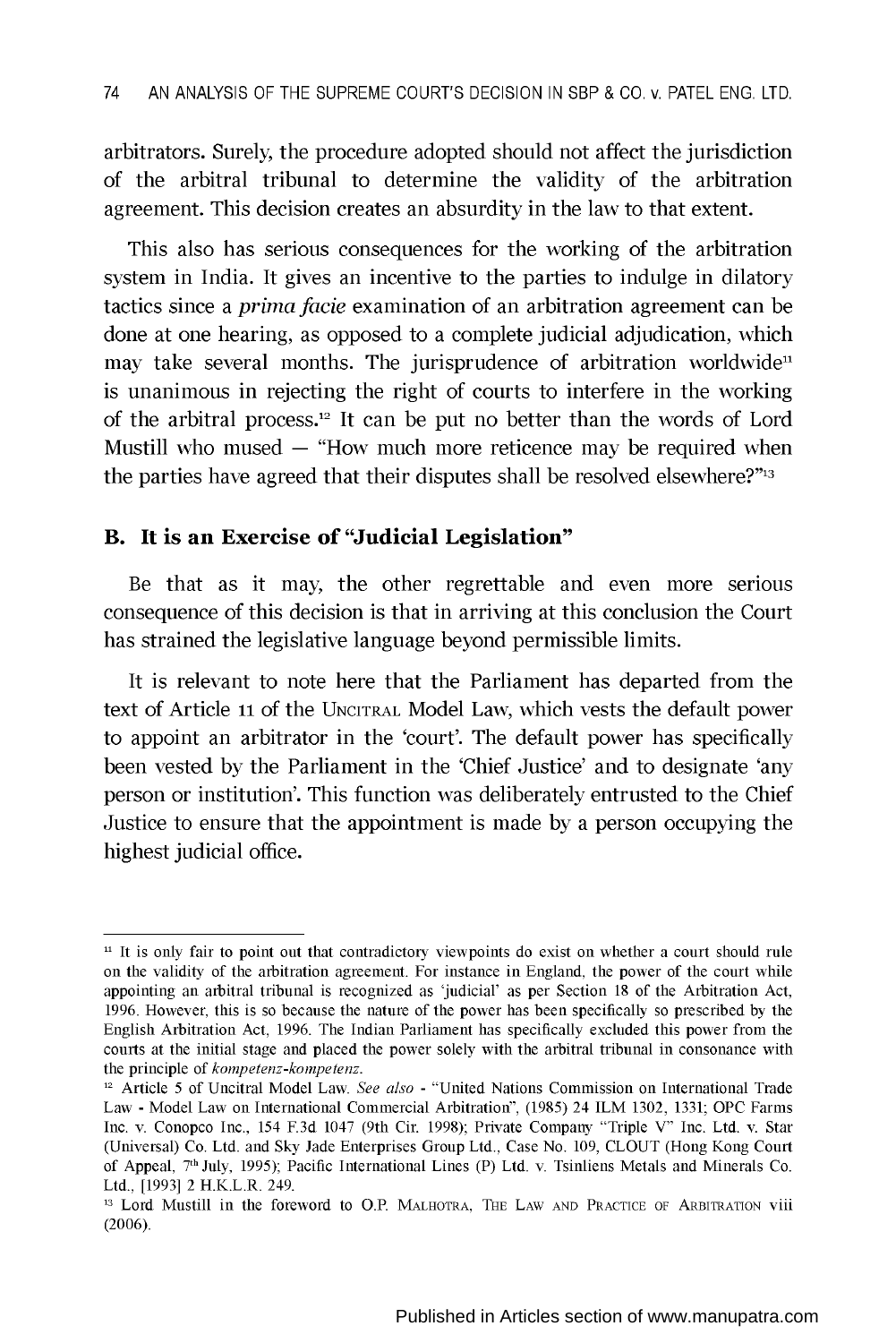The fact that the Chief Justice is authorized to delegate his default power to appoint arbitrators to 'any person or institution' clearly indicates that this function is not a judicial function, because a judicial function cannot be delegated **by** the Chief Justice to 'any person or institution'.

Furthermore, the right to appoint the arbitrator or arbitrators basically is the right of the parties. **If** the parties fail to agree upon the appointment of an arbitrator or the party-nominated arbitrators fail to appoint the third arbitrator, the right **by** default passes to the Chief Justice, who is authorized **by** the statute to delegate his function to appoint the arbitrator or arbitrators to 'any person or institution'. The phrase 'any person or institution' is of wide amplitude. It cannot be tampered with **by** a judicial fiat.

The majority opinion purports to change the language of the statute **by** replacing the words "the appointment shall be made **... by** the Chief Justice or any person or institution designated **by** him" with the court-coined language-

> The power under Section **11(6)** of the Act, in its entirety, could be delegated, **by** the Chief Justice of the High Court only to another Judge of that Court and **by** the Chief Justice of India to another Judge of the Supreme Court.

It is submitted that this clearly goes beyond the delicate balance between the legislature and judiciary, for "it is for the Legislature to make a law applicable to certain situations contemplated **by** it and the judiciary has no power in entering into *legislative wisdom.'14* While interpreting statutory provisions, it is not permissible for the court to replace the words of the statute with some other words. The Court cannot restrain or expand the operation of the legislation since "it has no power to legislate."15

The minority opinion recognizes this fact, and Thakker, **J.** minces no words when he says-

> No court of law much less the highest court of the country would interpret one provision of an Act of Parliament which would make another provision totally redundant,

<sup>14</sup> Per Thakker, **J. (2005) 8 SCC 618 :** AIR **2006 SC** 450. **1,** 111 (Supreme Court of India).

**<sup>5</sup>**State of Kerala v. Mathai Verghese, **(1986)** 4 **SCC** 746 (749) (Supreme Court of India). See also, Union of India v. Deoki Nandan Aggarwal, **(1992)** Supp. 1 **SCC 323** (Supreme Court of India); Robert Wigram Crawford v. Richard Spooner, [1846] 4 MIA **179** (Privy Council).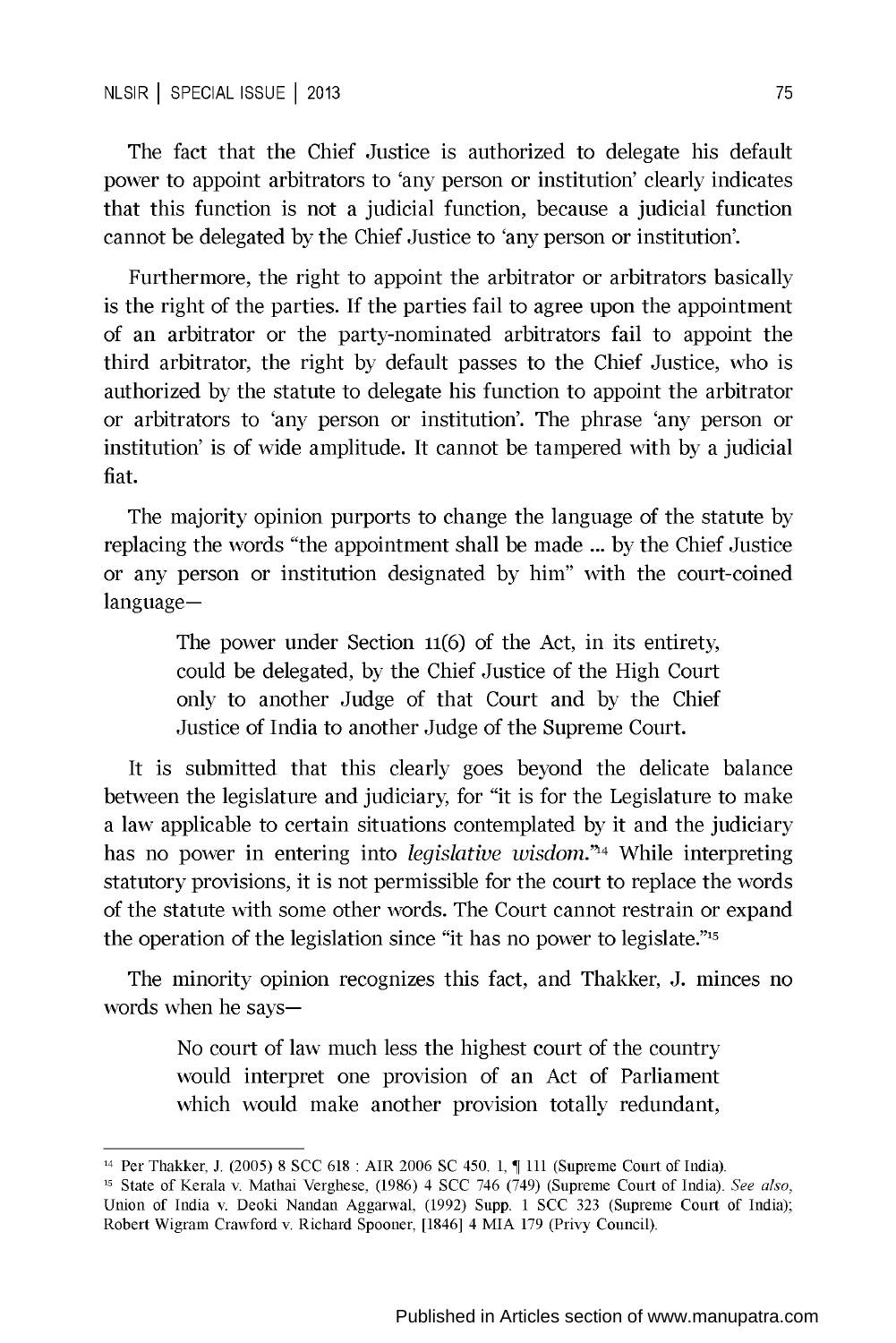otiose and nugatory **....** It is not open to a court to ignore the legislative mandate **by** making artificial distinction between the power to be exercised **by** the Chief Justice or **by** his 'colleague' and the power to be exercised **by** other organs though legislature was quite clear on the exercise of power **by** the persons and authorities specified therein.

Rewriting the statute in the court-coined language is tantamount to impermissible judicial legislation. Though this decision, for the time being does prevail, its jurisprudential correctness is not free from doubt because it is nothing but a 'naked usurpation of the legislative function under the thin disguise of interpretation.<sup>216</sup> If this holding is to prevail, the court will be acting in a legislative rather than a judicial capacity.17 While purporting to interpret various enactments, this seven-judge decision is set to become a precedent for impermissible intervention in areas where the Parliament has been quite clear and unambiguous. This militates against the tripartite theory of the government.

### **IV.** LAW REFORM – THE WAY FORWARD

In the light of these principles universally recognised **by** the English as well as Indian courts, the conclusions of the majority judgment in *Patel Engineering* are fundamentally flawed. The decision requires reconsideration **by** a still larger Bench of the Court. But even then the possibility of judicial division cannot be ruled out *ad infinitum.* It is, therefore, suggested that the Chief Justice of India may consider the advisability of recommending the issue to Parliament for a suitable amendment. **A** somewhat similar situation arose in *Associated Cement Companies Ltd. v. Workmen,,"* where a strong case was made before the Supreme Court for revision of the Full Bench Formula for payment of bonus. Rejecting the plea for revision of the formula, speaking for the court, Gajendragadkar, **J.** stated:

**<sup>16</sup>** Magor **&** St. Mellons RDC v. Newport Corpn. **1952 AC 189 : (1951)** 2 **All** ER **839** (841) (House of Lords).

**<sup>17</sup>** Petron Engineering Construction (P) Ltd. v. Central Board of Direct Taxes, **1989** (Supp) 2 **SCC 7** (Supreme Court of India). See also, Padma Sundara Rao v. State of **T.N.,** (2002) **3 SCC 533** (Supreme Court of India); Unique Butyle Tube Industries (P) Ltd. v. **U.P.** Financial Corpn., **(2003)** 2 **SCC** 455 (Supreme Court of India); Shiv Shakti Coop. Housing Society v. Swaraj Developers, **(2003) 6 SCC 659:** AIR **2003 SC** 2434 (Supreme Court of India).

is Associated Cement Companies Ltd. v. Workmen, AIR **1959 SC 967: (1959) 1 LLJ** 644 (Supreme Court of India).